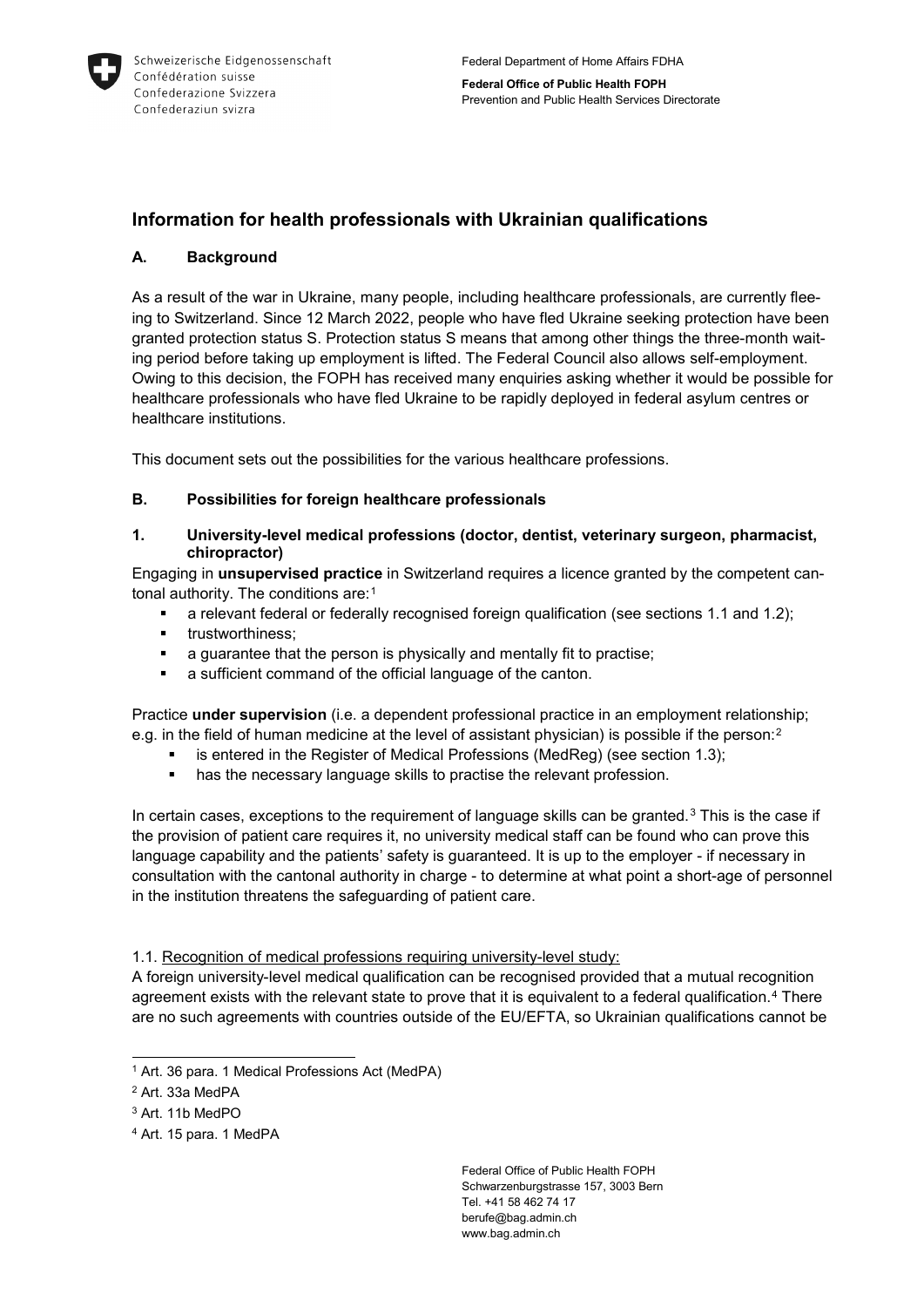recognised.

**Indirect recognition** is when the qualification from a third country is recognised by an EU/EFTA country, and this recognition is adopted by Switzerland, provided the person meets the following requirements:

- they are an EU/EFTA citizen;
- **their qualification has been recognised in an EU/EFTA country;**
- they have three years of professional experience in the recognition country or in Switzerland.

However, on the basis of the requirements listed, this is not a workable solution for the people currently fleeing Ukraine to seek protection in Switzerland.

#### 1.2. Postgraduate qualifications for medical professions requiring university-level study:

A foreign postgraduate qualification can be recognised,<sup>[5](#page-1-0)</sup> provided its equivalence with a federal postgraduate qualification is provided for in a mutual recognition agreement with the state in question. No such agreement exists with Ukraine, so Ukrainian postgraduate qualifications cannot be recognised. The MedPA does not allow the possibility of registering a postgraduate qualification.

## **For the reasons set out above, the requirements for a licence for unsupervised practice are not fulfilled for people with protection status S.**

#### 1.3. Registration in the Register of Medical Professions (MedReg) is possible

Since 1 January 2018, all persons who practice a medical profession requiring a university degree must be entered in the MedReg. Those who wish to practise **under supervision** in Switzerland and who do not hold a federal or federally recognised qualification from an EU/EFTA country can submit an application for registration of their foreign qualification.  $6$  Both the following conditions must be met for registration to be successful:

- the qualification must entitle the holder to practise the relevant medical profession under supervision in their country of origin;
- the qualification obtained abroad must be based on training that meets the stipulated minimum requirements in terms of number of hours/years of theoretical and practical instruction at a university recognised as being of an equivalent level.

Once the registration process has been completed successfully, the healthcare professional concerned will receive a Global Location Number (GLN) and will be entered in the MedReg. The nationality and residency status of the applicant has no influence on the registration process, and it does not affect activation of the protection status S. Once MEBEKO has received the complete application dossier, the registration process takes around six weeks. The process is delayed if documents are missing, which may well be a problem for people fleeing war.

## **Healthcare professionals currently seeking protection in Switzerland can in principle register their qualification in the MedReg under the stated conditions and therefore undertake practice under supervision.**

The competent cantonal authority (public health directorate, office of the cantonal medical officer) decides whether and under what conditions and in what roles (e.g. as junior doctors) university-educated healthcare professionals with a registered qualification can practise in Switzerland. It is also for the relevant cantonal authorities to decide whether special regulations may be considered at the current time with regard to holders of Ukrainian qualifications carrying out advisory activities.

#### 1.4. Background information on registering qualifications:

<span id="page-1-0"></span> <sup>5</sup> Art. 21 para. 1 MedPA

<span id="page-1-1"></span><sup>6</sup> Art. 33a para.2 MedPA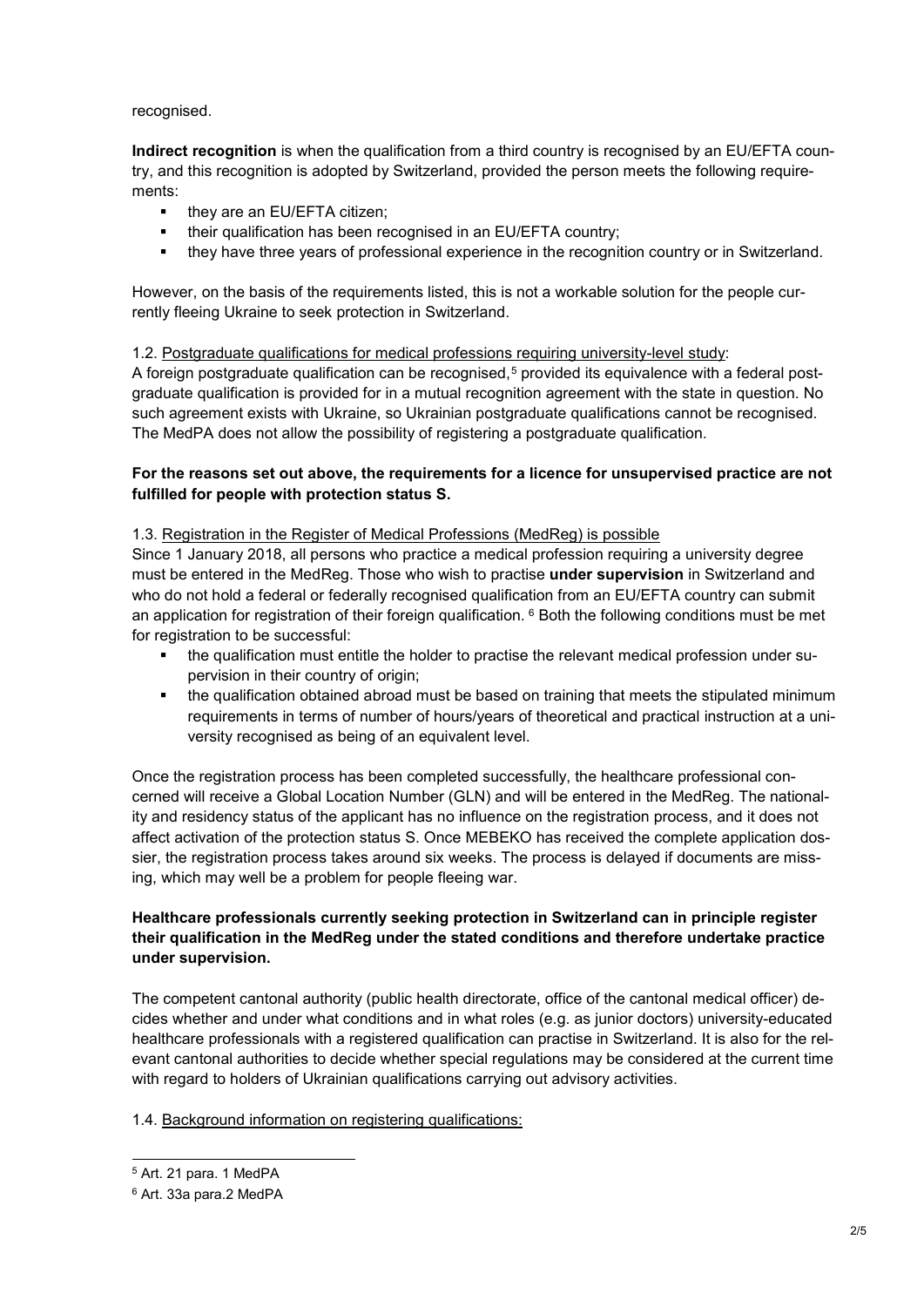Since the registration requirement came into effect on 1 January 2018, the training department at ME-BEKO has registered 91 Ukrainian university-level medical qualifications. However, it is not possible to tell in the MedReg how many of these people went on to practise in Switzerland after registering their qualification. The FOPH is not aware of the cantons' procedure for dealing with professional practice with a registered qualification (or a postgraduate qualification that cannot be recognised or registered) for medical professions requiring university-level study.

## **2. Psychology professions**

**Unsupervised practice as a psychotherapist** requires a licence from the competent cantonal authority. In order to be granted this licence, the person must:[7](#page-2-0)

- hold a federal or federally recognised foreign postgraduate qualification in psychotherapy (see section 2.2);
- be trustworthy;
- provide a guarantee that they are physically and mentally fit to practise;
- have a sufficient command of the official language of the canton.

The Psychology Professions Act (PsyPA) does not contain any provisions regarding the supervised practice of psychology professions. It is therefore the responsibility of the cantons to decide whether people with a Ukrainian university degree in psychology or a Ukrainian postgraduate qualification in psychotherapy can work under supervision in an institution in the canton in question.

## **It is thus possible in principle for those seeking protection to work as psychologists or psychotherapists under supervision if they comply with the cantonal provisions, even if their qualification is not recognised.**

## 2.1. Recognition of the qualification of psychologist

Since the Psychology Professions Act (PsyPA) entered into force on 1 April 2013, the job title psychologist has been protected. [8](#page-2-1) Those who have a Swiss or recognised foreign university qualification in psychology can use the protected job title. Recognition of a foreign qualification requires equivalence to be:

- set out in a mutual recognition agreement with the state in question or a supranational organisation;
- demonstrated on a case-by-case basis.

The Psychology Professions Commission is responsible for recognition. The process usually takes 3 to 4 months.

**There is no agreement between Switzerland and Ukraine governing the equivalence of Ukrainian university qualifications in psychology. Recognition is therefore only possible on a caseby-case basis.** 

#### 2.2. Recognition of postgraduate qualifications (e.g. in psychotherapy)

Recognition of a foreign postgraduate qualification requires the equivalence to be:

- set out in a mutual recognition agreement with the state in question or a supranational organisation;
- **demonstrated on a case-by-case basis.**

The Psychology Professions Commission is responsible for recognition. The process usually takes 3 to 4 months.

<span id="page-2-0"></span> <sup>7</sup> Art. 24 PsyPA

<span id="page-2-1"></span><sup>8</sup> Art. 4 PsyPA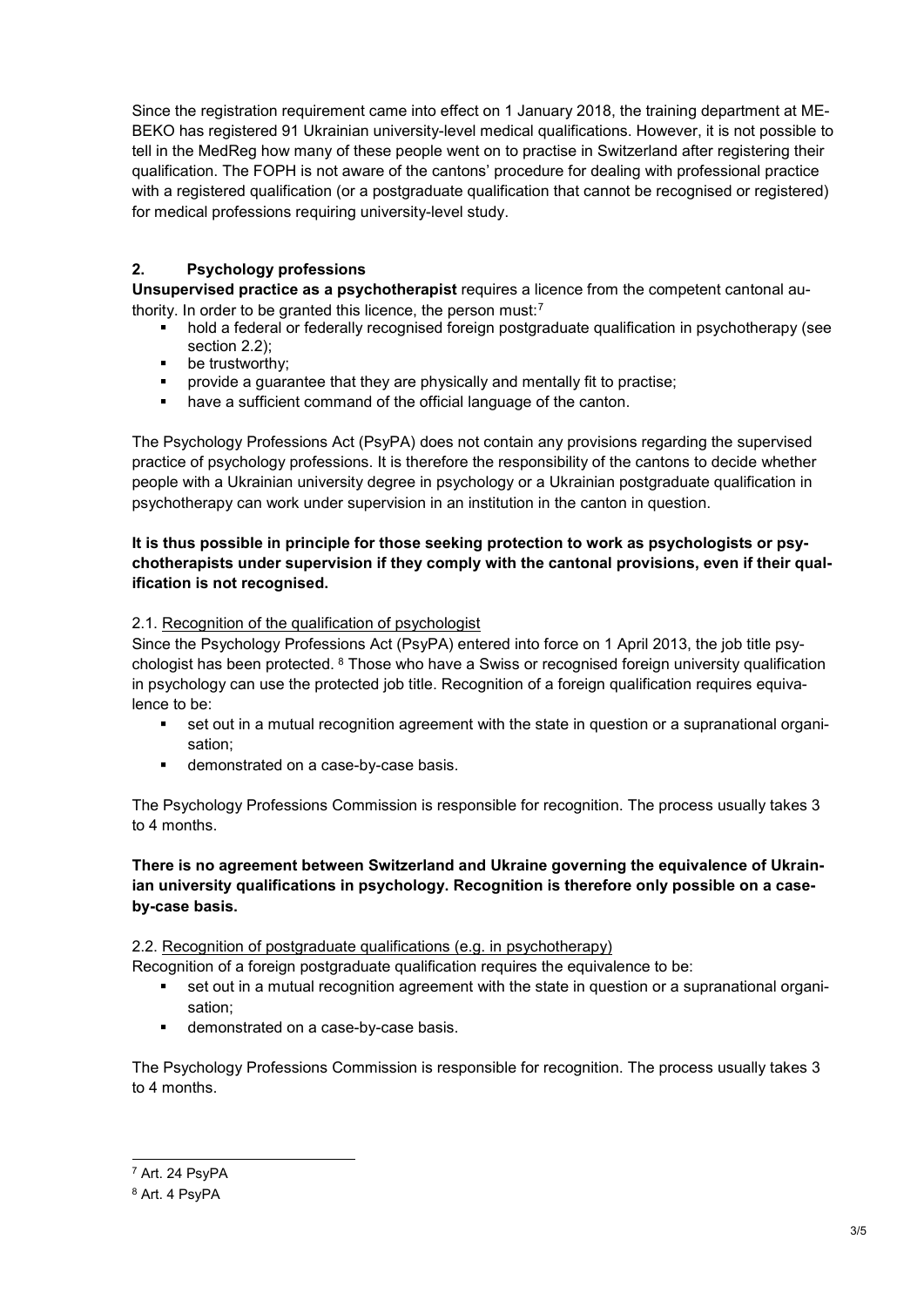## **There is no agreement between Switzerland and Ukraine governing the equivalence of Ukrainian postgraduate qualifications. Recognition is therefore only possible on a case-by-case basis.**

## 2.3. Background information on recognition practice

To date there have been **no** cases of Ukrainian postgraduate qualifications being recognised. On account of this, it seems unlikely that people from Ukraine seeking protection would meet the requirements for unsupervised professional practice of psychotherapy.

## **3. Healthcare occupations under the Healthcare Occupations Act (HOA)**

For healthcare occupations (e.g. nurses, physiotherapists)<sup>9</sup>, a licence for unsupervised practice is granted if the person:[10](#page-3-1)

- holds a relevant federal qualification or a recognised foreign qualification (see section 3.2);
- **is trustworthy:**
- can provide a guarantee that they are physically and mentally fit to practise;
- **has a sufficient command of the official language of the canton.**

A large proportion of healthcare professionals under the HOA **do not practice unsupervised**. The question of whether they need a recognised qualification to exercise their profession under supervision is decided at **cantona**l, not federal, level. Regulation may vary from one canton to the next. However, according to the information from the Swiss Red Cross, it is usual for healthcare institutions to require a recognised qualification, even if the canton does not. In any case, sufficient language skills are important to work as a healthcare professional, even to work as an assistant under supervision. When cantonal law does not require a recognised qualification to practise under supervision, it **is up to the healthcare institution to assess on a case-by-case basis what activities a healthcare professional can undertake**. Protecting the health of patients must be the top priority.

## **The question of whether a healthcare professional under the HOA with a non-recognised foreign qualification may practise under supervision is governed by cantonal legislation. If no such legislation exists, it is up to the institution employing the person.**

#### 3.2. Recognition of foreign qualifications

Recognition of foreign qualifications requires equivalence. This exists if:<sup>[11](#page-3-2)</sup>

- **if is set out in a mutual recognition agreement with the state in question or a supranational or**ganisation;
- **it is demonstrated on a case-by-case basis.**

## **As no international treaty exists between Switzerland and Ukraine on this matter, recognition is based on examination of an application dossier.**[12](#page-3-3)

According to information from the Swiss Red Cross, the level of training for healthcare professionals in Ukraine is not deemed equivalent to the level of training in Switzerland. Compensatory measures are required, or for nurses, qualifications may be recognised as equivalent to qualifications at another level, e.g. nurse in Ukraine -> healthcare assistant in Switzerland.

For more information on all these matters, please see the SERI website: [www.sbfi.admin.ch](https://www.sbfi.admin.ch/sbfi/en/home/education/recognition-of-foreign-qualifications.html) > Recognition Ukrainian qualifications

<span id="page-3-0"></span> <sup>9</sup> Art. 12 para. 2 HOA

<span id="page-3-1"></span><sup>10</sup> Art. 12 para. 1 HOA

<span id="page-3-2"></span><sup>11</sup> Art. 10 para. 1 HOA

<span id="page-3-3"></span><sup>12</sup> Art. 10 para. 1 let. b HOA